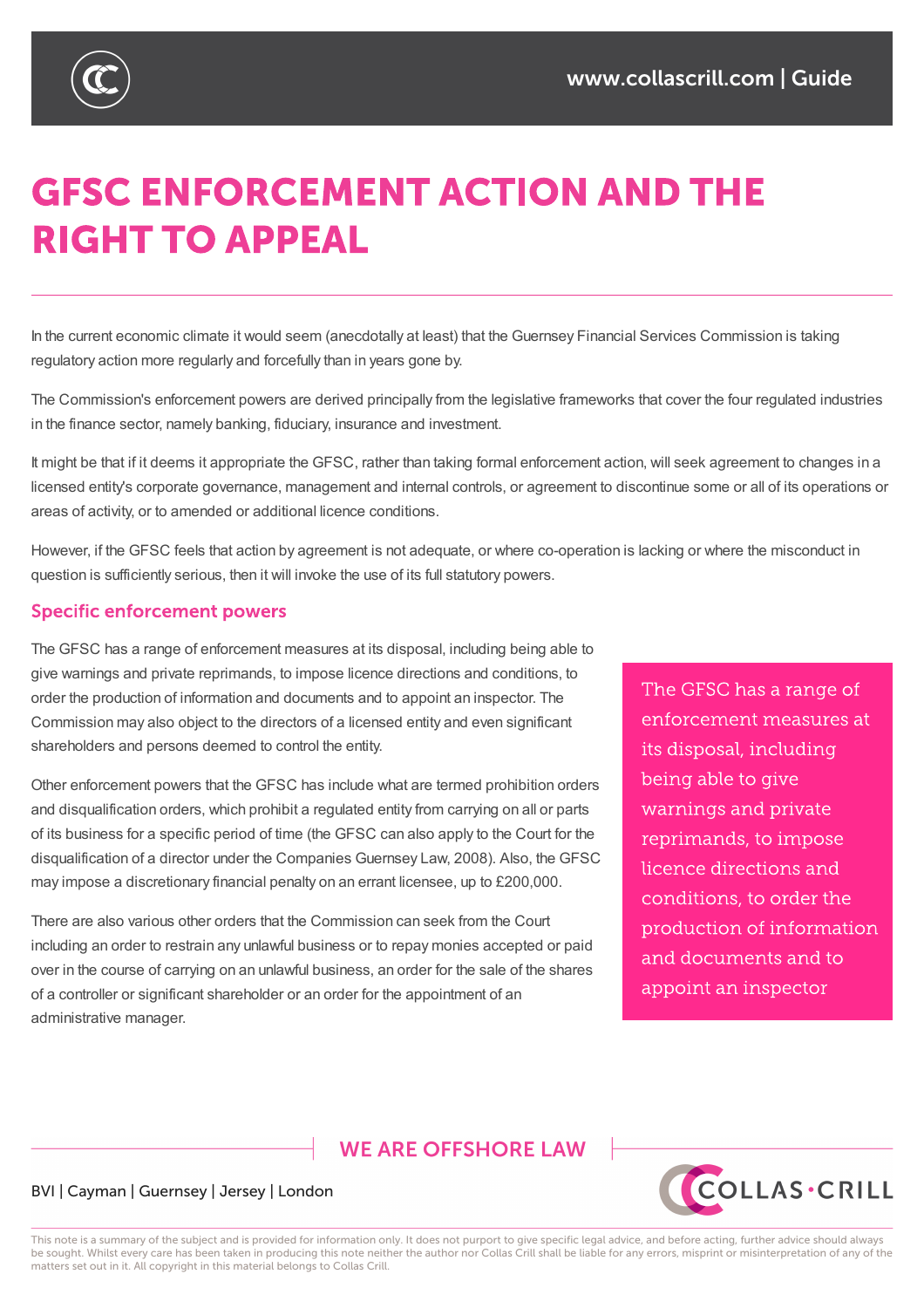

Ultimately, the GFSC can revoke an existing licence, which can then be used as the grounds upon which it makes an application to the Royal Court for the appointment of a liquidator and for the company to be wound up.

In addition to its above enforcement powers, when appropriate the GFSC may also refer a breach by a regulated entity to HM Procureur, in which case HM Procureur may decide to commence a criminal investigation. Also, the GFSC may refer the matter directly to the Guernsey Police or the Guernsey Border Agency, who themselves may then approach HM Procureur.

## **Right to appeal**

Before taking any enforcement action, the Commission is obliged to serve on the person concerned a notice setting out what action it is going to take and the reasons for doing so. The notice must state that the recipient has 28 days in which to make representations to the GFSC and also setting out the recipient's right to appeal the decision. The GFSC must consider any representations made before giving further consideration to its decision to take enforcement action.

In addition to the right to make representations, there is a right to appeal against a decision of the GFSC that is set out in each of the regulatory laws governing the four regulated industries. An appeal must be made within 28 days of receipt of the GFSC's notice and must be made by summons served on the Chairman of the GFSC.

A person may appeal to the Court on the grounds that the decision was ultra vires (or there was some other error of law), that the decision was unreasonable, that the decision was made in bad faith, that there was a lack of proportionality, or there was a material error as to the facts or to the procedure taken by the GFSC. The Court may then dismiss the appeal or make such orders as it sees fit, including setting the decision of the GFSC aside or confirming the decision in whole or in part.

A decision of the Court is final as to any question of fact, but an appeal from such a decision can then be made to the Court of Appeal on any question of law.

## What to do if you receive a notice?

It is important to seek professional advice as soon as an enforcement notice is received from the Commission. It might be that the GFSC has erred in some material way, including exceeding its powers, and any such oversights and defects should be considered and, if appropriate, raised immediately with the GFSC.

It is important to keep a record of all representations made to the GFSC, written and oral, and to immediately start compiling information in respect of any appeal that might need to be made in due course.

In short, a recipient of a notice should not panic but should seek advice at the earliest opportunity. If the situation is dealt with properly, even at this late stage, it is possible that enforcement action might still be avoided.

# **WE ARE OFFSHORE LAW**



#### BVI | Cayman | Guernsey | Jersey | London

This note is a summary of the subject and is provided for information only. It does not purport to give specific legal advice, and before acting, further advice should always be sought. Whilst every care has been taken in producing this note neither the author nor Collas Crill shall be liable for any errors, misprint or misinterpretation of any of the matters set out in it. All copyright in this material belongs to Collas Crill.